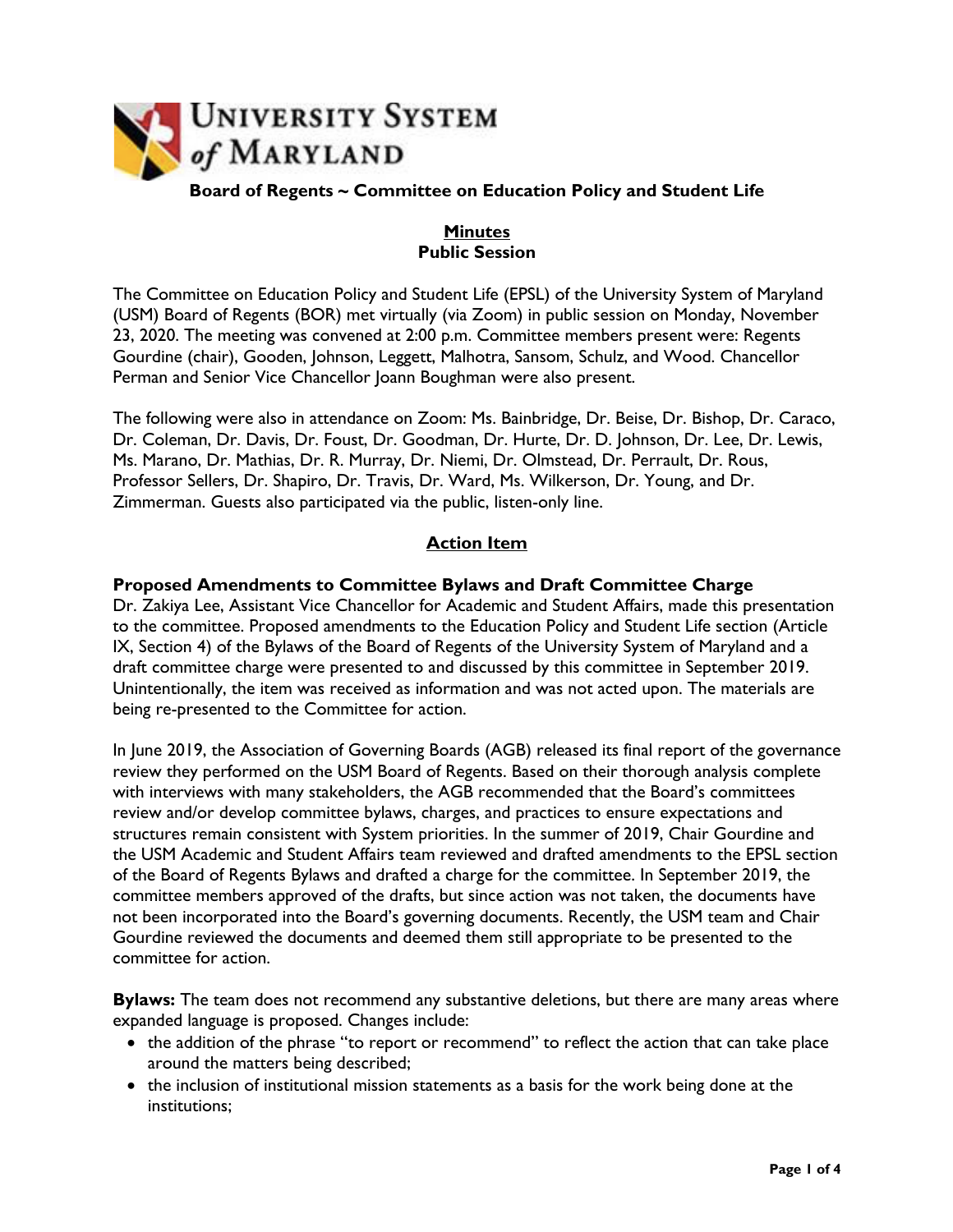- the inclusion of specialized centers and institutes, which reflects a BOR policy for which the USM Academic and Student Affairs team is responsible;
- clarification that the committee hears new academic program proposals but also regularly reviews existing programs;
- the inclusion of work done in various student support services areas; and
- the deletion of a bullet referring to reporting and making recommendations, as the team suggests this action be described throughout the document and not in an independent bullet.

None of the changes reflect new work being done or new work that will need to be done. The changes reflect attempts to more accurately capture what's already happening on campuses and what's already being addressed by EPSL.

**EPSL Charge:** The role and responsibilities closely reflect EPSL's description as noted in the bylaws and focus on academic- and student-affairs related policies and matters for all institutions. The listing of topics is as comprehensive as possible without going into too much detail. Matters include, but are not limited to, Title IX; access and affordability; P20; review of institutional mission statements and goals; a variety of student services; diversity and inclusion; creation of and review of academic program proposals; and faculty affairs. The charge also leaves room for topics to be initiated by regents and other stakeholders.

Assistant Vice Chancellor Lee asked for clarification regarding mentions of intercollegiate athletics (ICA) in these EPSL documents in light of the recent creation of the standing committee on Intercollegiate Athletics and Student-Athlete Health and Welfare. Chair Gooden noted that the existence of the new standing committee is not intended to remove EPSL review of academic performance metrics. EPSL's role in intercollegiate athletics will be considered as the new committee is being fully developed and can continue to be reflected in these documents.

The Chancellor recommends that the Committee on Education Policy and Student Life recommend that the Board of Regents approve (1) amendments to EPSL section of the Board of Regent Bylaws and (2) the EPSL Committee Charge and Role and Responsibilities. The motion was moved by Regent Sansom, seconded by Regent Schultz, and passed unanimously.

Vote Count: Yeas: 8 Nays: 0 Abstentions: 0

#### **Information Items**

### **Notification of Awards: Regents Scholarships and Elkins Professorships**

Annually, the University System of Maryland Office of Academic and Student Affairs facilitates the distribution of scholarships to students and research funds in support of its faculty. Dr. Antoinette Coleman, Associate Vice Chancellor for Academic Affairs, shared information about the USM Regents Scholars Program Dr. Zakiya Lee, Assistant Vice Chancellor for Academic and Student Affairs, and two of last year's Elkins Professors shared information about the Elkins Professorship.

The **USM Regents Scholars Program** was created to provide outstanding students with the financial freedom to pursue academic studies at USM institutions. Substantial endowments have been established by individuals and corporations in order to cover the estimated cost of attendance for tuition and fees, living expenses, and academic materials. A typical full scholarship for a first-year student or transfer student for 2020-21 would be approximately \$24,870 per year. This figure is higher than last year's total even though charges for FY21 in-state tuition, fees, room and board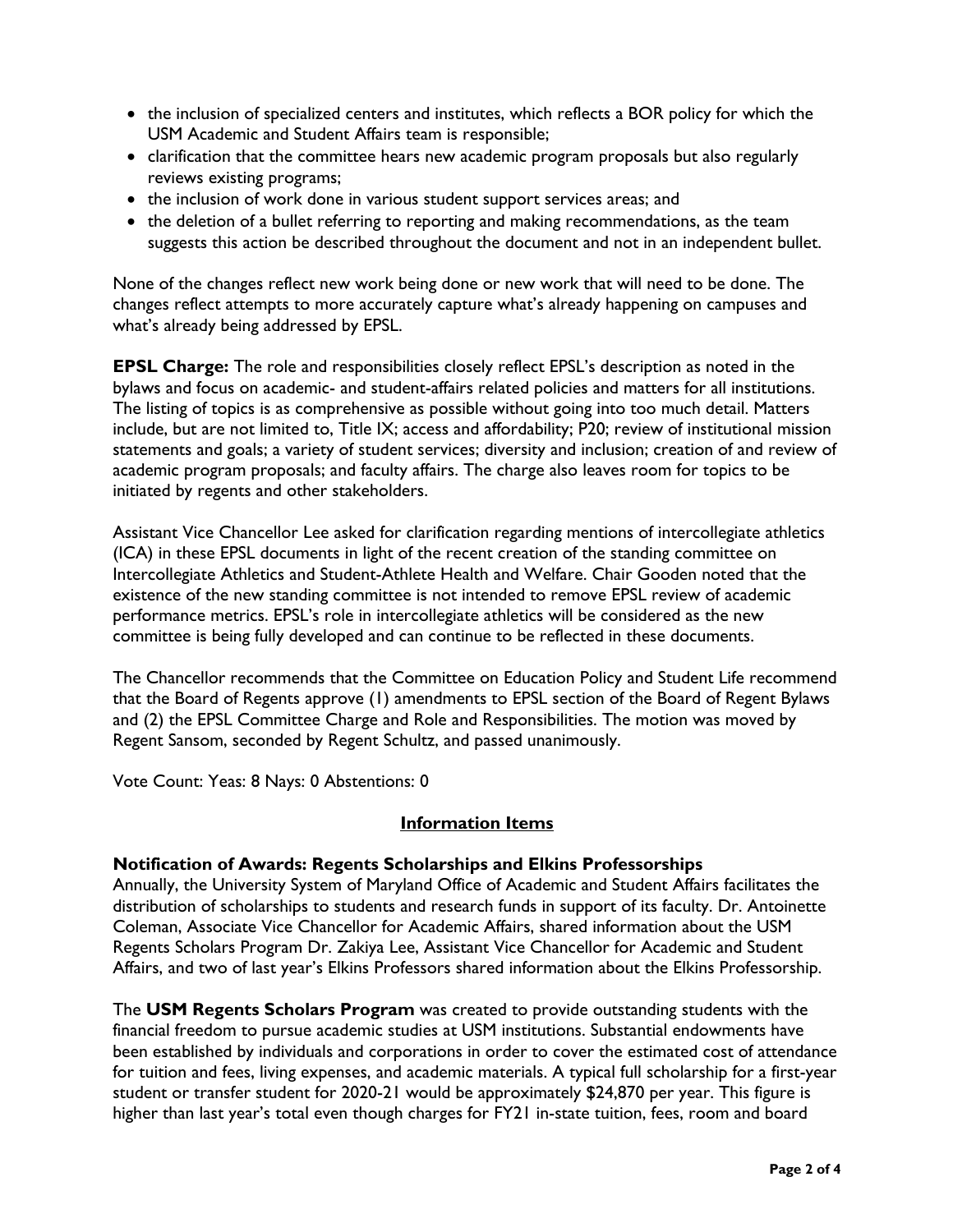were held flat. Partial scholarships were also awarded. For academic year 2020-2021, 13 new and 6 continuing students were awarded a total of \$284,700. Dr. Coleman shared how transformational these scholarships are to students. She read a letter from a recent scholarship recipient who expressed her gratitude and shared how her life changed after receiving a Regents Scholarship.

The **Wilson H. Elkins Professorship** is supported by endowed funds and designated to supplement an existing faculty line and/or to support faculty research. Special effort is made to bestow the award in those areas where the Elkins Professor will have an opportunity to make an important contribution to the teaching, research, and public service mission of the institution and the entire University System of Maryland. The Professorship is an opportunity for the faculty member and institution to build on their strengths to be of greater service to its students and to society. Dr. Julius Davis (Bowie State University) and Professor Mortimer Sellers (University of Baltimore), two 2019-2020 winners, were present to share details of their Elkins-funded work. Professor Sellers has used the funding to support to the Law and Justice Program that: 1) offers classes; 2) coordinates UB students working with partner NGOs on specific law and justice projects; 3) receives cooperating experts for a series of public lectures; 4) pursues research in law and justice; and 5) publishes books and articles. Dr. Davis has used the professorship to expand and institutionalize the Center for Research and Mentoring of Black Male Students and Teachers with its foci on recruiting Black males into teacher education programs and the profession, addressing college access concerns for that group, as well as conducting research.

Both Dr. Davis and Professor Sellers have also received 2020-2021 funds to continue their work. Additional 2020-2021 awards were made to (1) Coppin State University to support the work of Dr. Kesslyn Brade-Stennis who plans to facilitate community change by creating policy and servicerelated community engagement experiences for students at Coppin and across the USM in an effort to promote social justice leadership and community empowerment; (2) the University of Maryland, College Park to support the work of Dr. Don DeVoe who plans to involve graduate, undergraduate, and high school students in research focusing on advancing a unique platform for developing personalized cancer immunotherapies through the automated manipulation of individual cancer and immune cells, groundbreaking work at the intersection of engineering, biology, and the medical sciences; and (3) multiple faculty across institutions in Western Maryland to support their collaborative efforts to adopt, adapt, create, and scale the use of fully accessible, freely-available educational resources as part of the Maryland Open Source Textbook initiative. Led by Frostburg State University, the project aims specifically at increasing access, affordability, as well as student achievement through enhanced pathways and course redesign.

Multiple regents expressed their appreciation for and amazement with the important work being done by the Elkins Professors. In response to a question from Chancellor Perman, the presenters shared work that has been or will be published based on their Elkins-funded work. Regent Schulz expressed interest in learning more about the academic innovation efforts around the Maryland Open Source Textbook initiative. Dr. MJ Bishop, Director of the Kirwan Center for Academic Innovation, will share that information with the committee.

### **Report on Academic Program Actions Delegated to the Chancellor, 2019-2020**

Dr. Antoinette Coleman, Associate Vice Chancellor for Academic Affairs, presented this report to the committee. In accordance with Board Resolution III-7.03, this annual report is submitted to the Board of Regents to account for all academic program actions delegated to the Chancellor. Between September 2019 and August 2020, the Chancellor approved 26 new certificates, 6 modified certificates, 22 modified degrees, and 23 title changes. He also approved the suspension or